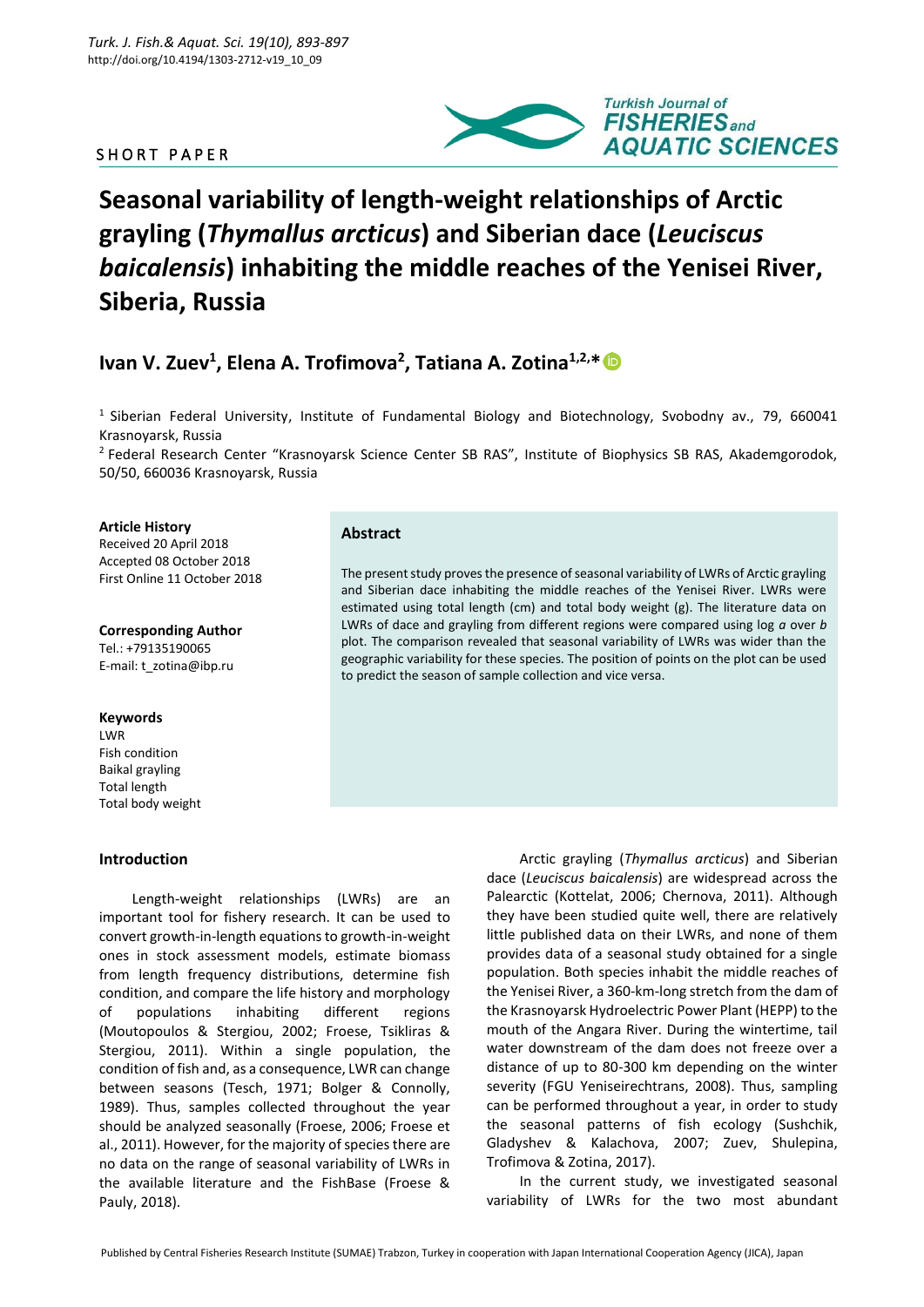commercial fish species inhabiting the middle reaches of the Yenisei: Arctic grayling and Siberian dace.

#### **Materials and Methods**

Fish samples were gillnetted monthly in the Yenisei River in 2007-2017. Mesh size of gillnets was 22-30 mm. Most of the samples were collected 80-110 km downstream of the Krasnoyarsk. Several samples of grayling were caught about 20 km upstream of the Krasnoyarsk. All subsamples of grayling collected at two sampling sites were considered as one sample, because of identical feeding spectra of grayling (Zuev et al., 2017) and similar food supply at the two sampling sites (Gladyshev & Moskvicheva, 2002).

Fish samples were frozen after sampling and stored packed in plastic foil at - 30ºC until measurement. Before measurement, the fish were defrosted at room temperature. Total length (TL, cm), total body weight (TW, g), and sex were determined. LWR parameters were estimated using the linear equation: log (TW, g)= $log (a)+b \cdot log (TL, cm)$ . The 95% confidence intervals (CIs) of the parameters and statistical significance of the regression relationships  $(R^2)$  were estimated. Statistical comparison for isometry (*b*=3) was done using Student's t-test (Economou, Daoulas & Psarras, 1991). Analysis of covariance (ANCOVA) was used for comparing seasonal LWR models.

### **Results**

The calculated parameters of LWRs are given in the Table 1. Seasonal subsamples for both species had close ranges of length and weight and a volume above 100 individuals each, unlike a small-sized winter subsample for dace. All regressions were highly significant (P<0.01), with  $R^2$  above 0.8 for grayling. LWR for dace had a relatively low R<sup>2</sup>, despite the large sample size. In further analysis, we excluded the winter subsample of dace because of its narrow size range.

The range of *b*-value of grayling varies from 2.793 in summer to 3.604 in winter, and significantly differs (P<0.01) between all seasons. The isometry (*b*=3) was noted only for the autumn subsample. Slope *b* for dace varies from 2.463 in autumn to 3.025 in summer and differs between autumn (<3, t-test; P<0.01) and other seasons (P<0.01).

#### **Discussion**

In temperate and Arctic regions, many factors that influence freshwater fish change with the seasons (Berg & Bremset, 1998). This leads to the corresponding seasonal changes in fish biology, including the patterns of LWR. There are many publications on variability of fish condition between seasons or months. The general pattern of seasonal variability of fish condition is wellknown: it decreases during periods of low temperatures and/or low availability of food, and increases towards the spawning season (Froese, 2006). By contrast, there are very few published data to estimate the seasonal pattern in the LW regressions (Moutopoulos & Stergiou, 2002; Zargar, Yousuf, Mushtaq, & Jan, 2012; De Giosa, Czerniejewski, & Rybczyk, 2014).

Our results show the existence of seasonal variability of LWR coefficients for two abundant fish species from the Yenisei River (Figure 1). For grayling, the significant change of *b*-value occurs between winter and summer and between autumn and winter (Table 1). Furthermore, LWR during the year changes from hypometric in summer to hypermetric in winter and spring. Previously, seasonal variabilities in the relative condition, feeding spectra, and the content of polyunsaturated fatty acids in muscles were noted for grayling inhabiting the middle reaches of the Yenisei River (Zuev et al., 2017; Sushchik et al., 2007).

Unlike grayling, LWR for dace has a considerable shift between summer and autumn (Table 1). High values of slope *b* from LWR of Siberian dace in spring and summer obtained in our research (Figure 1) are indicative of low growth rate of dace. Based on the assumption that Siberian dace is more thermophilic than Arctic grayling, we suppose that growth of the dace is shifted closer to autumn since the maximum warming up of the water in the middle reaches of Yenisei is only observed at the end of summer (Kosmakov, 2001). A similar high *b* value, 3.248, was obtained for Siberian dace sampled in June in the lower reaches of the Yenisei (66º15 N 89º E) (Lobón-Cerviá, Dgebuadze, Utrilla, Rincon & Granado-Lorencio, 1996). That was probably the consequence of the spawning of dace that occurred in June.

The LWRs can be used to compare populations from different regions. A convenient way to compare LWRs is to plot the graph of log *a* over *b* (Frose, 2006). We used LWRs (TL, cm vs. TW, g) from our data, FishBase (Froese & Pauly, 2018) and original publications to make the plots for Arctic grayling and Siberian dace (Figure 1). Unfortunately, we could not use the results for dace and grayling where standard length, cm, or TL, mm, was used to calculate LWRs, as it was done in other studies (Reed & McCann, 1971; Lobón-Cerviá et al., 1996). LWRs for Baikal grayling (Tsogtsaikhan et al., 2016) were also included in the plot because of the debate about the taxonomic status of the Yenisei grayling. There is an opinion that grayling from the middle reaches of the Yenisei is of the same species as the Baikal grayling (*Thymallus baicalensis*) (Weiss, Knizhin, Romanov & Kopun, 2007).

The seasonal points of LWR parameters for dace and grayling form straight lines, with annual points in the middle (Figure 1). On the plot for grayling, summer and autumn subsamples correspond to the high values of Le Cran's relative condition of grayling, and winter and spring subsamples correspond to low values of the relative condition obtained in our previous work (Zuev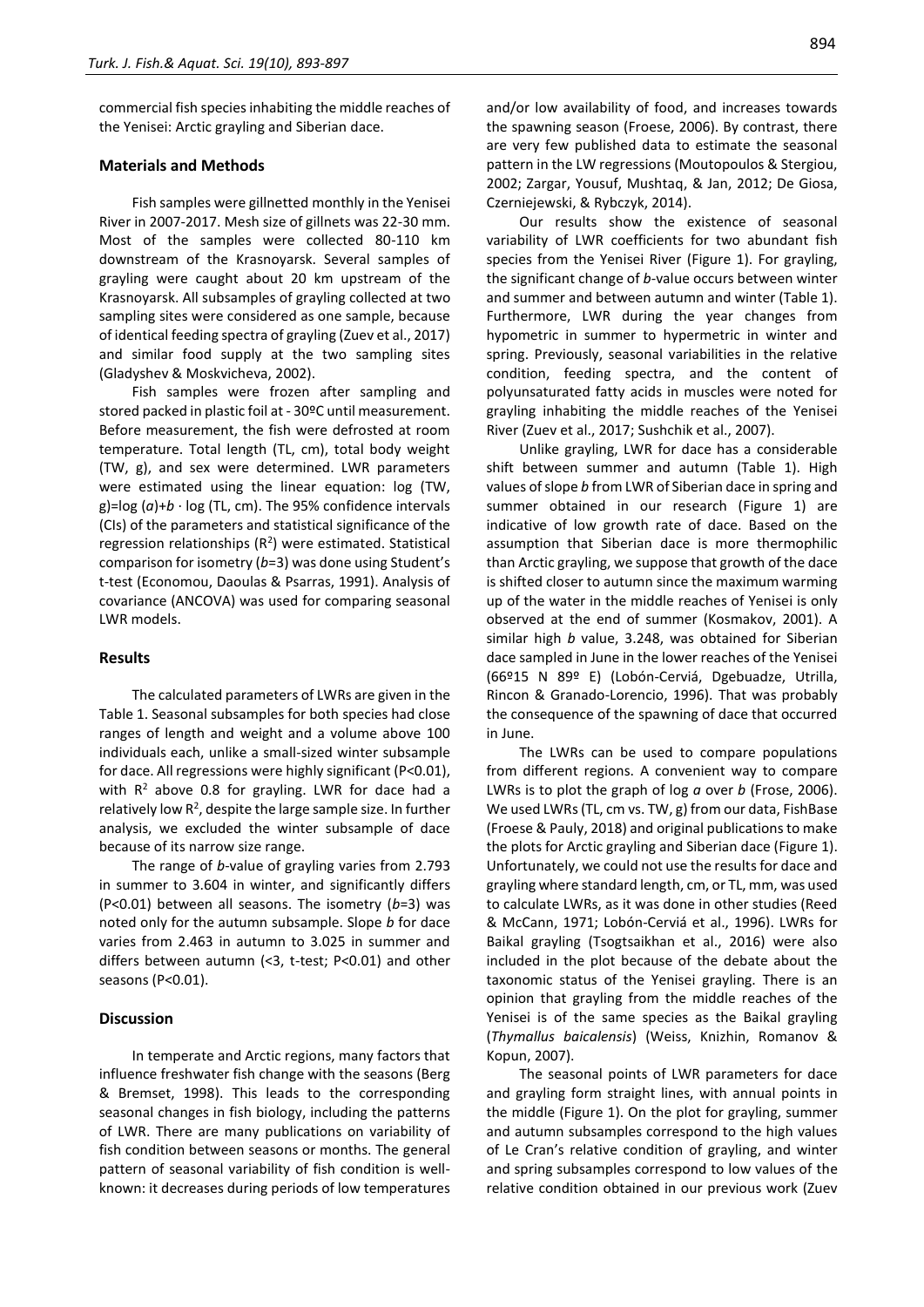| Species             | Sample type         | Sex ratio,<br>$m: f$ ,% | N   | TL range      | TW range   | a      | 95% CI a        | b     | 95% CI b    | $R^2$ | t-test |
|---------------------|---------------------|-------------------------|-----|---------------|------------|--------|-----------------|-------|-------------|-------|--------|
|                     |                     |                         |     | (cm)          | (g)        |        |                 |       |             |       |        |
| Thymallus arcticus  | All                 | 48:52                   | 547 | 16.7-33.2     | 36.7-389.8 | 0.0030 | 0.0024-0.0039   | 3.363 | 3.288-3.439 | 0.933 | < 0.01 |
|                     | Winter <sup>a</sup> | 49:51                   | 157 | 16.7-33.1     | 36.7-389.8 | 0.0014 | 0.0010-0.0019   | 3.604 | 3.503-3.705 | 0.969 | < 0.01 |
|                     | Springb             | 47:53                   | 111 | 17.8-33.2     | 42.1-318.9 | 0.0027 | 0.0016-0.0044   | 3.385 | 3.231-3.540 | 0.945 | < 0.01 |
|                     | Summerc             | 50:50                   | 129 | 18.3-33.2     | 54.4-325.5 | 0.0198 | 0.0106-0.0367   | 2.793 | 2.600-2.985 | 0.866 | < 0.05 |
|                     | Autumn <sup>c</sup> | 45:55                   | 150 | 18.3-30.3     | 61.1-348.2 | 0.0105 | 0.0060-0.0182   | 2.993 | 2.822-3.164 | 0.889 | >0.05  |
| Leuciscus leuciscus | All                 | 51:49                   | 718 | 13.7-23.1     | 19.9-136.0 | 0.0160 | 0.0115-0.0224   | 2.848 | 2.733-2.963 | 0.768 | < 0.05 |
|                     | Winter <sup>a</sup> | 0:100                   | 10  | 17.6-21.0     | 62.9-93.9  | 0.2037 | 0.0126-0.3.2873 | 1.997 | 1.050-2.944 | 0.747 | < 0.05 |
|                     | Springb             | 48:52                   | 246 | 13.7-23.1     | 19.9-136.0 | 0.0122 | 0.0072-0.0205   | 2.942 | 2.761-3.123 | 0.807 | >0.05  |
|                     | Summerb             | 50:50                   | 128 | $15.2 - 22.5$ | 33.1-111.1 | 0.0094 | 0.0042-0.0208   | 3.025 | 2.750-3.299 | 0.790 | >0.05  |
|                     | Autumn <sup>c</sup> | 56:44                   | 334 | 15.8-22.5     | 48.2-112.2 | 0.0500 | 0.0276-0.0909   | 2.463 | 2.259-2.666 | 0.730 | < 0.01 |

**Table 1**. Descriptive statistics and estimated parameters of length-weight relationships for two fish species from the Yenisei River. TL, total length; TW, total weight.

N, number of individuals; *a*, intercept; *b*, slope; CI, confidence interval; R<sup>2</sup>, coefficient of determination.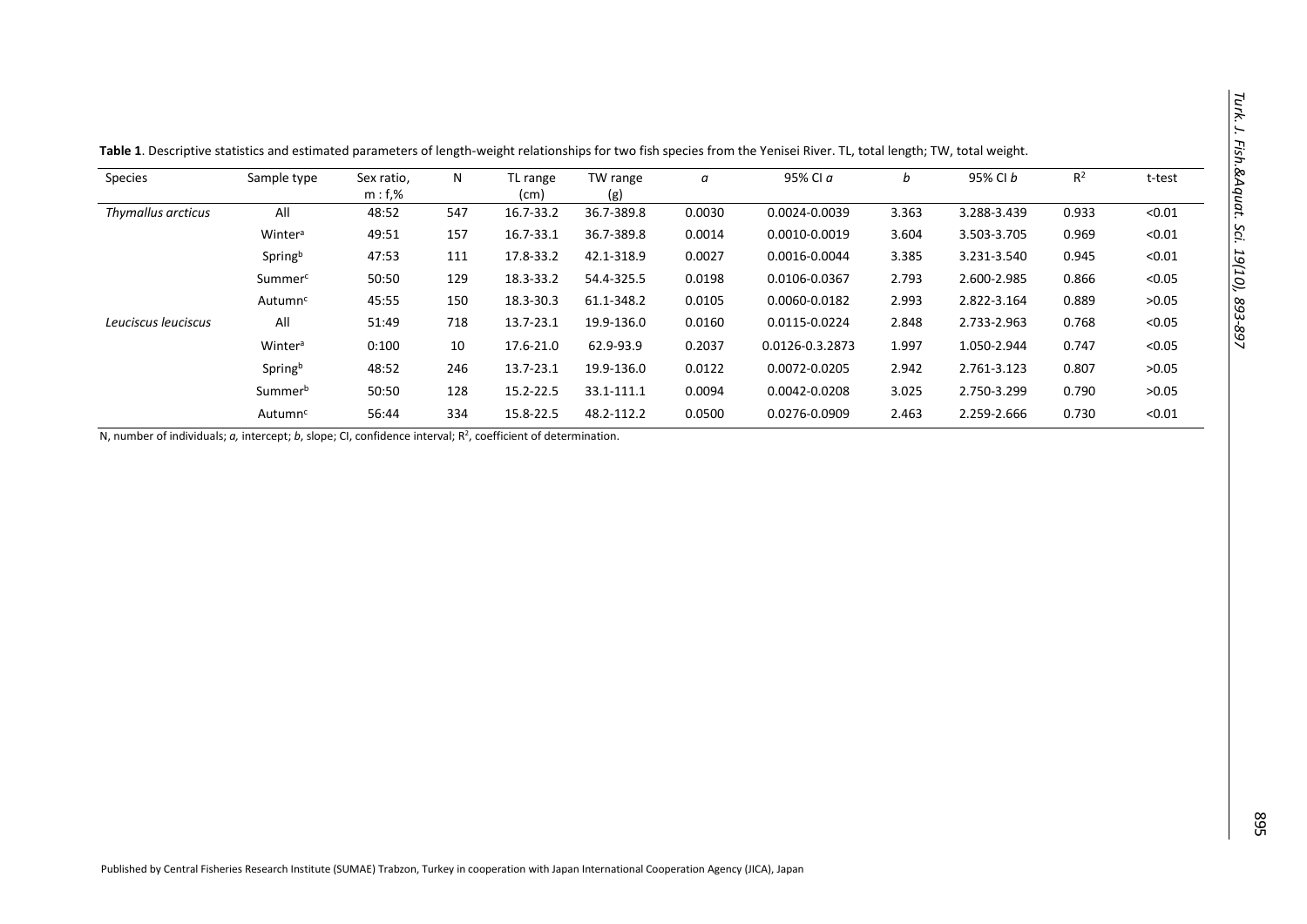

**Figure 1.** Plot of log *a* over *b* for LWRs for Arctic and Baikal grayling and Siberian dace. Our data for Arctic grayling: Y – the Yenisei River (all – all samples, win – winter, spr – spring, sum – summer, aut – autumn); 1 – Arctic grayling and Siberian dace, the Yenisei River, Russia, season was not indicated (Podlesnyi, 1958); 2 – Arctic grayling and Siberian dace, the Ergis River, China, year sample (Huo et al., 2011); 3 – Arctic grayling, the Grebe Lake, U.S. (Carlander, 1969); 4 – Baikal grayling, Lake Hovsgol, Mongolia, July (Tsogtsaikhan et al., 2016); 5 - Baikal grayling, the Eg River, Mongolia, July (Tsogtsaikhan et al., 2016).

et al., 2017). Points from other populations of grayling lay close to straight line although robust regression analysis (robust weight 0.00) detected data from the Yenisei River (Podlesny, 1958) and the Ergis River (Huo, Yuan & Jiang, 2011) as outliers (Points 1 and 2 in Figure 1, respectively). According to Froese (2006), outliers can be considered as misidentification of a similar-looking species, or a population that differs in body shape from the others. However, Podlesny (1958) obtained the data on the same population of grayling inhabiting the middle reaches of the Yenisei as we did, but before the construction of the Krasnoyarsk HEPP. The distribution along the straight line generally corresponded to the season of catching of the fish. The grayling samples for points 1, 3, 4, and 5 (Figure 1) were collected in summer and for point 2 - during one year. The position of point 2 is close to our all-year point (Y-all). Unlike the data on grayling, published data on LWRs for Siberian dace are scant (Figure 1).

## **Conclusions**

Our data prove the presence of seasonal variability of LWRs of Arctic grayling and Siberian dace in the Yenisei River. The range of seasonal variability of LWRs is wider than the geographic variability for these species. The positions of points on the plot of log *a* over *b* correspond to a definite condition of a species. As the fish condition changes seasonally, the position of points on the plot of log *a* over *b* can be used to predict the season of sample collection and vice versa. Hence, addition of information about the time of fish sampling to LWR tables of FishBase (Froese, Pauly, 2018) could be very useful.

#### **Acknowledgements**

The authors would like to thank Natalia Oskina, Nikolay Moshkin, and Tatiana Fetisova for their help with fish measurements. The work was partly supported by Russian Foundation for Basic Research, Grant No. 18- 44-240003.

#### **References**

- Berg, O.K., & Bremset, G. (1998). Seasonal changes in the body composition of young riverine Atlantic salmon and brown trout. *Journal of Fish Biology*, 52 (6), 1272–1288. https://doi.org/10.1111/j.1095-8649.1998.tb00971.x
- Bolger, T., & Connolly, P.L. (1989). The selection of suitable indices for the measurement and analysis of fish condition. *Journal of Fish Biology*, 34 (2), 171–182. https://doi.org/10.1111/j.1095-8649.1989.tb03300.x
- Carlander, K.D. (1969)*.* Handbook of freshwater fishery biology, Vol 1. Ames, IA, The Iowa State University Press, 752 pp.
- Chernova, N.V. (2011). Distribution patterns and chorological analysis of fish fauna of the Arctic region. *Journal of Ichthyology*, 51(10), 825–924. https://doi.org/10.1134/S0032945211100043
- De Giosa, M., Czerniejewski, P., & Rybczyk, A. (2014). Seasonal changes in condition factor and weight-length relationship of invasive *Carassius gibelio* (Bloch, 1782) from Leszczynskie Lakeland, Poland. *Advances in Zoology*, 2014, ID678763.

https://dx.doi.org/10.1155/2014/678763

- Economou, A.N., Daoulas, C., & Psarras, T. (1991). Growth and morphological development of chub, *Leuciscus cephalus* (L.), during the first year of life. *Journal of Fish Biology*, 39 (3), 393–408. https://doi.org/10.1111/j.1095- 8649.1991.tb04371.x
- FGU Yeniseirechtrans. (2008). Karta reki Yenisei ot Krasnoyarskoi GES do ust'ya reki Angara (Navigation